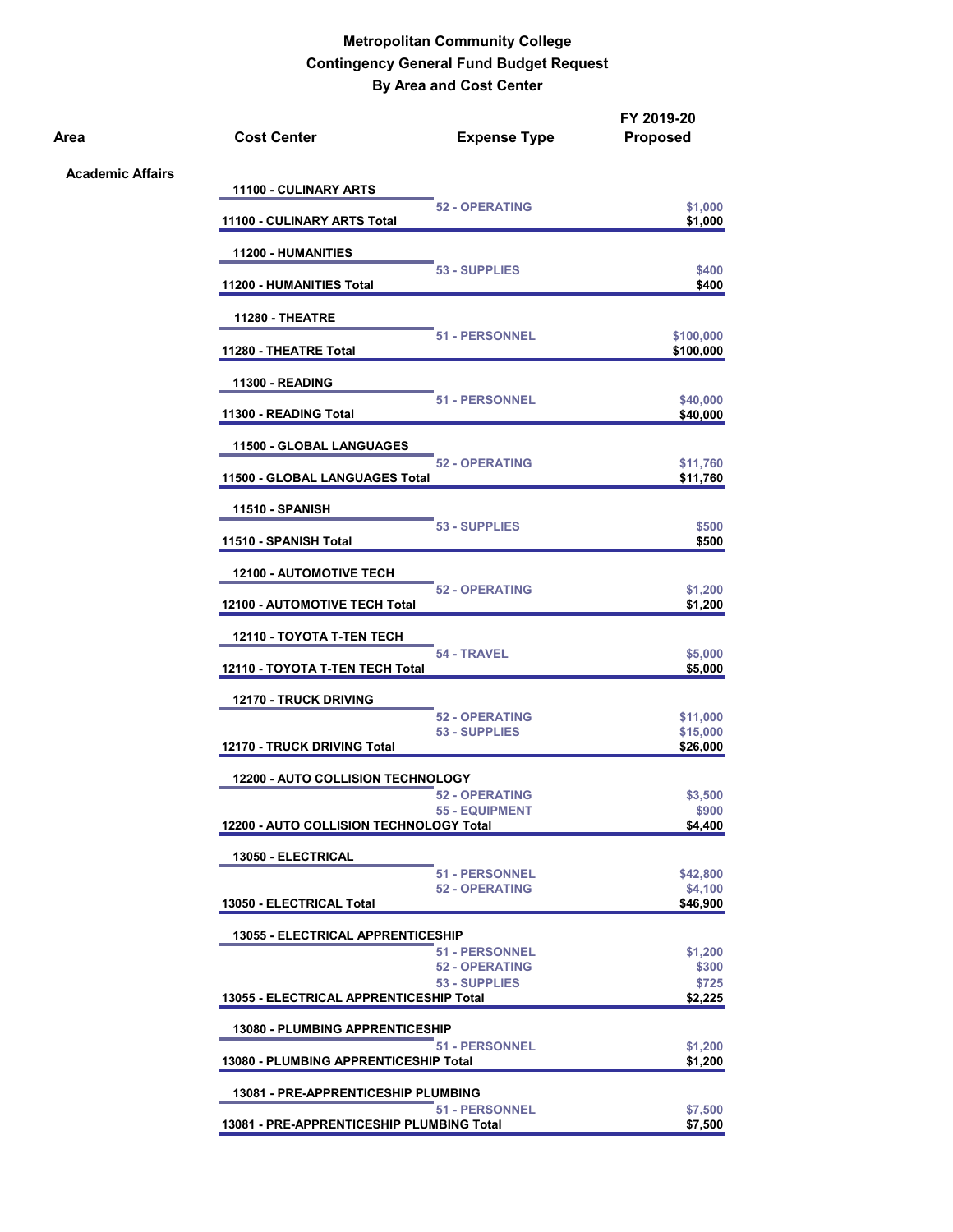| Area                    | <b>Cost Center</b>                                  | <b>Expense Type</b>                            | FY 2019-20<br><b>Proposed</b> |
|-------------------------|-----------------------------------------------------|------------------------------------------------|-------------------------------|
| <b>Academic Affairs</b> | <b>13100 - CONSTRUCTION TECH</b>                    |                                                |                               |
|                         |                                                     | 51 - PERSONNEL                                 | \$15,200                      |
|                         |                                                     | <b>52 - OPERATING</b>                          | \$1,500                       |
|                         |                                                     | 53 - SUPPLIES                                  | \$100                         |
|                         | <b>13100 - CONSTRUCTION TECH Total</b>              |                                                | \$16,800                      |
|                         | 13400 - DESIGN, INTERACTIVITY & MEDIA ARTS          |                                                |                               |
|                         |                                                     | <b>52 - OPERATING</b>                          | \$146,625                     |
|                         | 13400 - DESIGN, INTERACTIVITY & MEDIA ARTS Total    | <b>55 - EQUIPMENT</b>                          | \$38,800<br>\$185,425         |
|                         | 13401 - ART                                         |                                                |                               |
|                         |                                                     | <b>52 - OPERATING</b>                          | \$10,000                      |
|                         | 13401 - ART Total                                   |                                                | \$10,000                      |
|                         | 13500 - PHOTOGRAPHY-COMM                            |                                                |                               |
|                         |                                                     | <b>52 - OPERATING</b>                          | \$60,000                      |
|                         |                                                     | 55 - EQUIPMENT                                 | \$10,000                      |
|                         | 13500 - PHOTOGRAPHY-COMM Total                      |                                                | \$70,000                      |
|                         | <b>13520 - VIDEO/AUDIO COMMUNICATION ARTS</b>       |                                                |                               |
|                         |                                                     | <b>52 - OPERATING</b>                          | \$4,000                       |
|                         | <b>13520 - VIDEO/AUDIO COMMUNICATION ARTS Total</b> | <b>55 - EQUIPMENT</b>                          | \$1,500<br>\$5,500            |
|                         |                                                     |                                                |                               |
|                         | 13700 - AC/HEATING/REFRIG                           |                                                |                               |
|                         |                                                     | <b>51 - PERSONNEL</b>                          | \$16,000                      |
|                         |                                                     | <b>52 - OPERATING</b>                          | \$2,500                       |
|                         |                                                     | <b>55 - EQUIPMENT</b>                          | \$10,000                      |
|                         | 13700 - AC/HEATING/REFRIG Total                     |                                                | \$28,500                      |
|                         | <b>13900 - WELDING TECHNOLOGY</b>                   |                                                |                               |
|                         |                                                     | <b>51 - PERSONNEL</b><br><b>52 - OPERATING</b> | \$20,000                      |
|                         | 13900 - WELDING TECHNOLOGY Total                    |                                                | \$5,000<br>\$25,000           |
|                         | <b>14100 - PRACTICAL NURSING</b>                    |                                                |                               |
|                         |                                                     | <b>52 - OPERATING</b>                          | \$600                         |
|                         | <b>14100 - PRACTICAL NURSING Total</b>              |                                                | \$600                         |
|                         | 14110 - MEDICAL ASSISTING PROGRAM                   |                                                |                               |
|                         | 14110 - MEDICAL ASSISTING PROGRAM Total             | <b>52 - OPERATING</b>                          | \$250<br>\$250                |
|                         | 14300 - RESP CARE TECHNOLOGY                        |                                                |                               |
|                         |                                                     | <b>52 - OPERATING</b>                          | \$1,100                       |
|                         | 14300 - RESP CARE TECHNOLOGY Total                  |                                                | \$1,100                       |
|                         | 14400 - DENTAL ASSISTING                            | <b>52 - OPERATING</b>                          | \$6,000                       |
|                         | <b>14400 - DENTAL ASSISTING Total</b>               |                                                | \$6,000                       |
|                         | <b>14800 - ASSOC SCIENCE NURSNG</b>                 |                                                |                               |
|                         |                                                     | <b>52 - OPERATING</b>                          | \$1,600                       |
|                         |                                                     | 55 - EQUIPMENT                                 | \$22,000                      |
|                         | 14800 - ASSOC SCIENCE NURSNG Total                  |                                                | \$23,600                      |
|                         | 15100 - EARLY CHILDHOOD ED                          |                                                |                               |
|                         |                                                     | <b>52 - OPERATING</b>                          | \$4,000                       |
|                         |                                                     | 53 - SUPPLIES                                  | \$1,000                       |
|                         | 15100 - EARLY CHILDHOOD ED Total                    |                                                | \$5,000                       |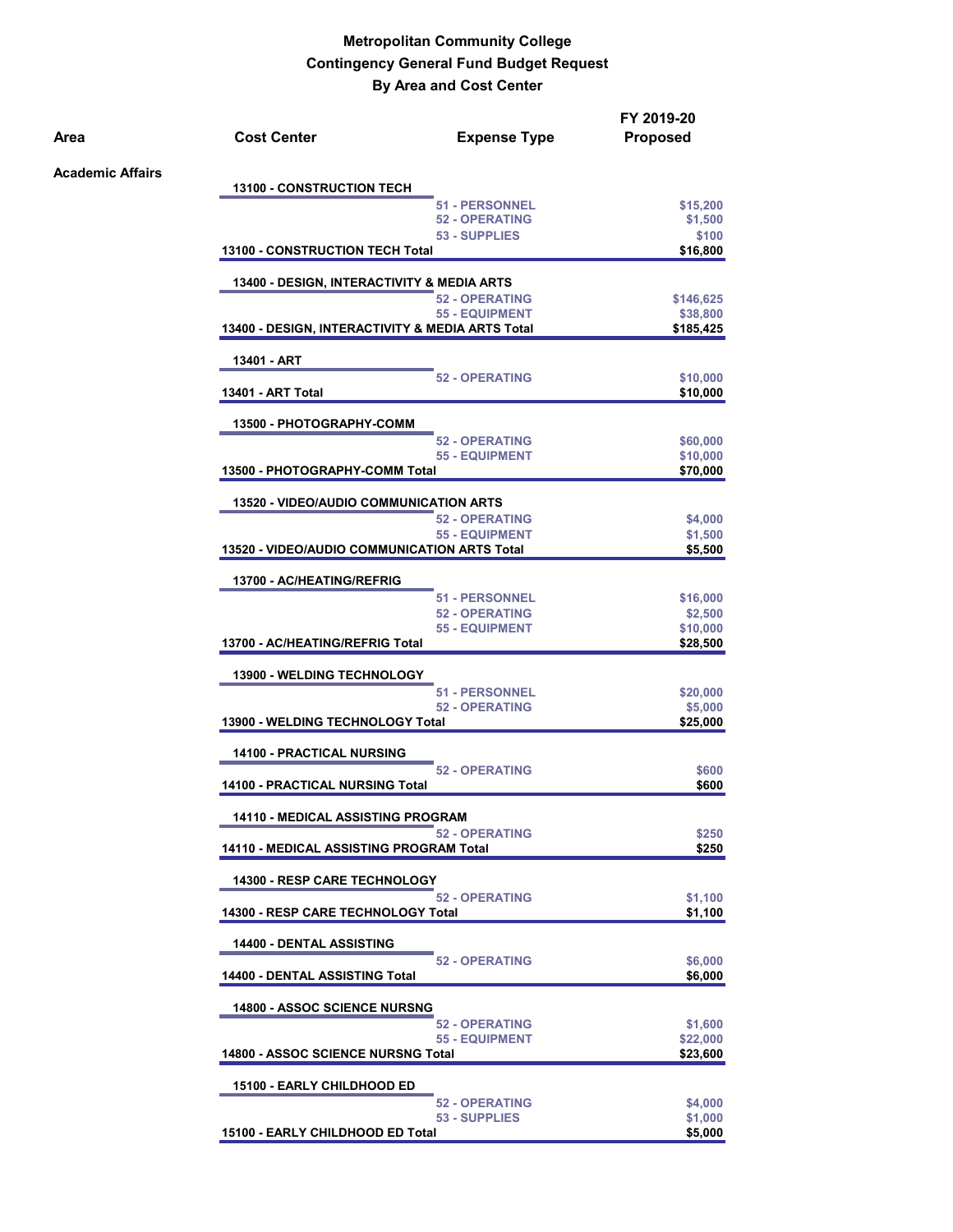| Area                    | <b>Cost Center</b>                                  | <b>Expense Type</b>                            | FY 2019-20<br><b>Proposed</b> |
|-------------------------|-----------------------------------------------------|------------------------------------------------|-------------------------------|
| <b>Academic Affairs</b> |                                                     |                                                |                               |
|                         | <b>15800 - COMMUNICATIONS</b>                       | <b>52 - OPERATING</b>                          |                               |
|                         |                                                     | <b>55 - EQUIPMENT</b>                          | \$4,500<br>\$29,100           |
|                         | <b>15800 - COMMUNICATIONS Total</b>                 |                                                | \$33,600                      |
|                         | <b>15900 - INTERIOR DESIGN</b>                      |                                                |                               |
|                         |                                                     | <b>52 - OPERATING</b><br><b>55 - EQUIPMENT</b> | \$50,000                      |
|                         | <b>15900 - INTERIOR DESIGN Total</b>                |                                                | \$14,400<br>\$64,400          |
|                         | 16100 - ACCOUNTING                                  |                                                |                               |
|                         |                                                     | <b>51 - PERSONNEL</b>                          | \$10,000                      |
|                         | 16100 - ACCOUNTING Total                            | <b>52 - OPERATING</b>                          | \$500<br>\$10,500             |
|                         |                                                     |                                                |                               |
|                         | 16200 - MANAGEMENT                                  | <b>51 - PERSONNEL</b>                          | \$35,000                      |
|                         |                                                     | <b>52 - OPERATING</b>                          | \$3,000                       |
|                         | 16200 - MANAGEMENT Total                            |                                                | \$38,000                      |
|                         | <b>16250 - ENTREPRENEURSHIP</b>                     |                                                |                               |
|                         |                                                     | <b>51 - PERSONNEL</b><br><b>52 - OPERATING</b> | \$27,500                      |
|                         | 16250 - ENTREPRENEURSHIP Total                      |                                                | \$500<br>\$28,000             |
|                         | <b>16800 - HEALTH INFO MANAGEMENT</b>               |                                                |                               |
|                         |                                                     | <b>51 - PERSONNEL</b>                          | \$20,000                      |
|                         |                                                     | <b>52 - OPERATING</b>                          | \$6,000                       |
|                         | <b>16800 - HEALTH INFO MANAGEMENT Total</b>         | 53 - SUPPLIES                                  | \$27,500<br>\$53,500          |
|                         | <b>16810 - HEALTH INFORMATION TECHNOLOGY</b>        |                                                |                               |
|                         | 53 - SUPPLIES                                       | \$500                                          |                               |
|                         | <b>16810 - HEALTH INFORMATION TECHNOLOGY Total</b>  |                                                | \$500                         |
|                         | 16900 - LEGAL STUDIES                               |                                                |                               |
|                         |                                                     | <b>51 - PERSONNEL</b><br><b>52 - OPERATING</b> | \$14,680<br>\$500             |
|                         | 16900 - LEGAL STUDIES Total                         |                                                | \$15,180                      |
|                         | 17100 - CIVIL ENGINEERING                           |                                                |                               |
|                         | 17100 - CIVIL ENGINEERING Total                     | <b>51 - PERSONNEL</b>                          | \$5,000<br>\$5,000            |
|                         |                                                     |                                                |                               |
|                         | <b>17200 - COMPUTER SCIENCE</b>                     | <b>52 - OPERATING</b>                          | \$7,000                       |
|                         | <b>17200 - COMPUTER SCIENCE Total</b>               |                                                | \$7,000                       |
|                         | 17600 - HORTICULTURE,LAND SYSTEMS&MANAGEMENT        |                                                |                               |
|                         |                                                     | <b>51 - PERSONNEL</b><br><b>52 - OPERATING</b> | \$15,720<br>\$2,000           |
|                         |                                                     | <b>55 - EQUIPMENT</b>                          | \$23,000                      |
|                         | 17600 - HORTICULTURE, LAND SYSTEMS&MANAGEMENT Total |                                                | \$40,720                      |
|                         | <b>17700 - MATHEMATICS</b>                          |                                                |                               |
|                         | 17700 - MATHEMATICS Total                           | 53 - SUPPLIES                                  | \$5,000<br>\$5,000            |
|                         | <b>17800 - BIOLOGY</b>                              |                                                |                               |
|                         |                                                     | <b>52 - OPERATING</b>                          | \$1,000                       |
|                         |                                                     | <b>55 - EQUIPMENT</b>                          | \$195,750                     |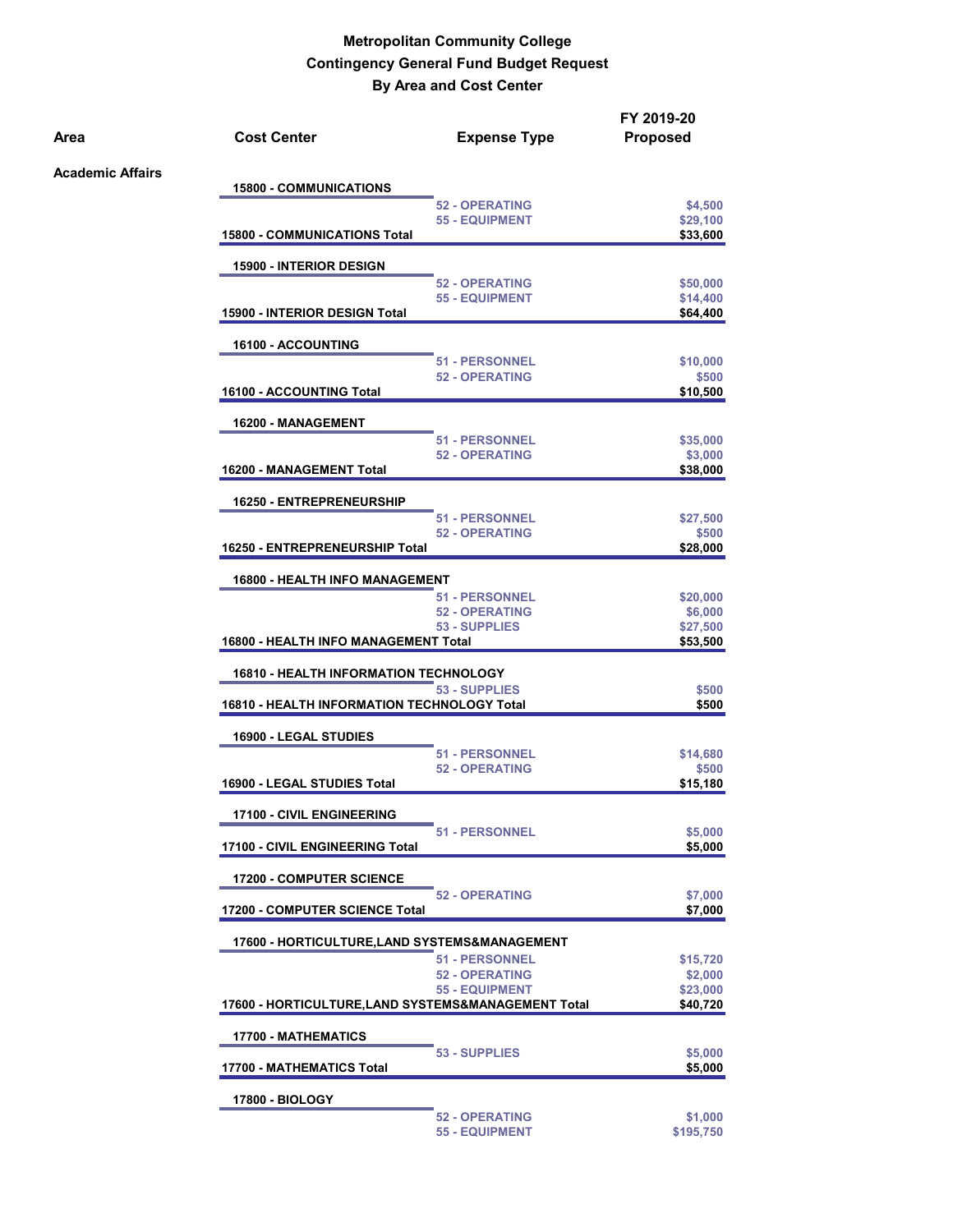| Area             | <b>Cost Center</b><br><b>Expense Type</b>                             | FY 2019-20<br><b>Proposed</b> |
|------------------|-----------------------------------------------------------------------|-------------------------------|
| Academic Affairs | 17800 - BIOLOGY Total                                                 | \$196,750                     |
|                  | <b>18400 - EMERGENCY MEDICAL TECHNICIAN</b>                           |                               |
|                  | <b>55 - EQUIPMENT</b>                                                 | \$20,000                      |
|                  | <b>18400 - EMERGENCY MEDICAL TECHNICIAN Total</b>                     | \$20,000                      |
|                  | 18401 - CPR                                                           |                               |
|                  | <b>51 - PERSONNEL</b><br>53 - SUPPLIES                                | \$13,250<br>\$1,000           |
|                  | <b>18401 - CPR Total</b>                                              | \$14,250                      |
|                  | <b>18405 - CERTIFIED NURSING ASSISTANT</b>                            |                               |
|                  | 53 - SUPPLIES<br><b>18405 - CERTIFIED NURSING ASSISTANT Total</b>     | \$6,500<br>\$6,500            |
|                  | <b>18500 - FIRE SCIENCE</b>                                           |                               |
|                  | <b>52 - OPERATING</b>                                                 | \$10,000                      |
|                  | <b>55 - EQUIPMENT</b><br>18500 - FIRE SCIENCE Total                   | \$210,000<br>\$220,000        |
|                  |                                                                       |                               |
|                  | 19200 - ENGLISH-SECOND LANG.<br><b>51 - PERSONNEL</b>                 | \$21,000                      |
|                  | 19200 - ENGLISH-SECOND LANG. Total                                    | \$21,000                      |
|                  | <b>19400 - WORKPLACE SKILLS</b>                                       |                               |
|                  | <b>51 - PERSONNEL</b>                                                 | \$10,000                      |
|                  | <b>52 - OPERATING</b>                                                 | \$150                         |
|                  | 19400 - WORKPLACE SKILLS Total                                        | \$10,150                      |
|                  | 71110 - VP LEARNING/ACADEMIC AFFAIRS                                  |                               |
|                  | <b>52 - OPERATING</b><br>71110 - VP LEARNING/ACADEMIC AFFAIRS Total   | \$5,500<br>\$5,500            |
|                  |                                                                       |                               |
|                  | 71130 - AREA LEARNING/ACADEMIC AFFAIRS<br><b>51 - PERSONNEL</b>       |                               |
|                  | <b>52 - OPERATING</b>                                                 | \$20,000<br>\$65,000          |
|                  | <b>55 - EQUIPMENT</b>                                                 | \$50,000                      |
|                  | 71130 - AREA LEARNING/ACADEMIC AFFAIRS Total                          | \$135,000                     |
|                  | 71131 - ASSESSMENT OF STUDENT LEARNING                                |                               |
|                  | <b>52 - OPERATING</b><br>71131 - ASSESSMENT OF STUDENT LEARNING Total | \$18,750<br>\$18,750          |
|                  |                                                                       |                               |
|                  | 71132 - CURRICULUM DESIGN STUDIO<br><b>51 - PERSONNEL</b>             |                               |
|                  | <b>52 - OPERATING</b>                                                 | \$3,500<br>\$15,000           |
|                  | 71132 - CURRICULUM DESIGN STUDIO Total                                | \$18,500                      |
|                  | 71140 - INSTITUTE FOR CULTURAL CONNECTIONS                            |                               |
|                  | <b>52 - OPERATING</b>                                                 | \$500                         |
|                  | 53 - SUPPLIES                                                         | \$500                         |
|                  | 71140 - INSTITUTE FOR CULTURAL CONNECTIONS Total                      | \$1,000                       |
|                  | 72225 - DEAN HUMANITIES & THE ARTS                                    |                               |
|                  | <b>52 - OPERATING</b><br>72225 - DEAN HUMANITIES & THE ARTS Total     | \$6,500<br>\$6,500            |
|                  | 72235 - DEAN OF BUSINESS                                              |                               |
|                  | <b>52 - OPERATING</b>                                                 | \$9,300                       |
|                  | 72235 - DEAN OF BUSINESS Total                                        | \$9,300                       |
|                  |                                                                       |                               |

**72245 - DEAN OF CAREER AND TECH EDUCATION**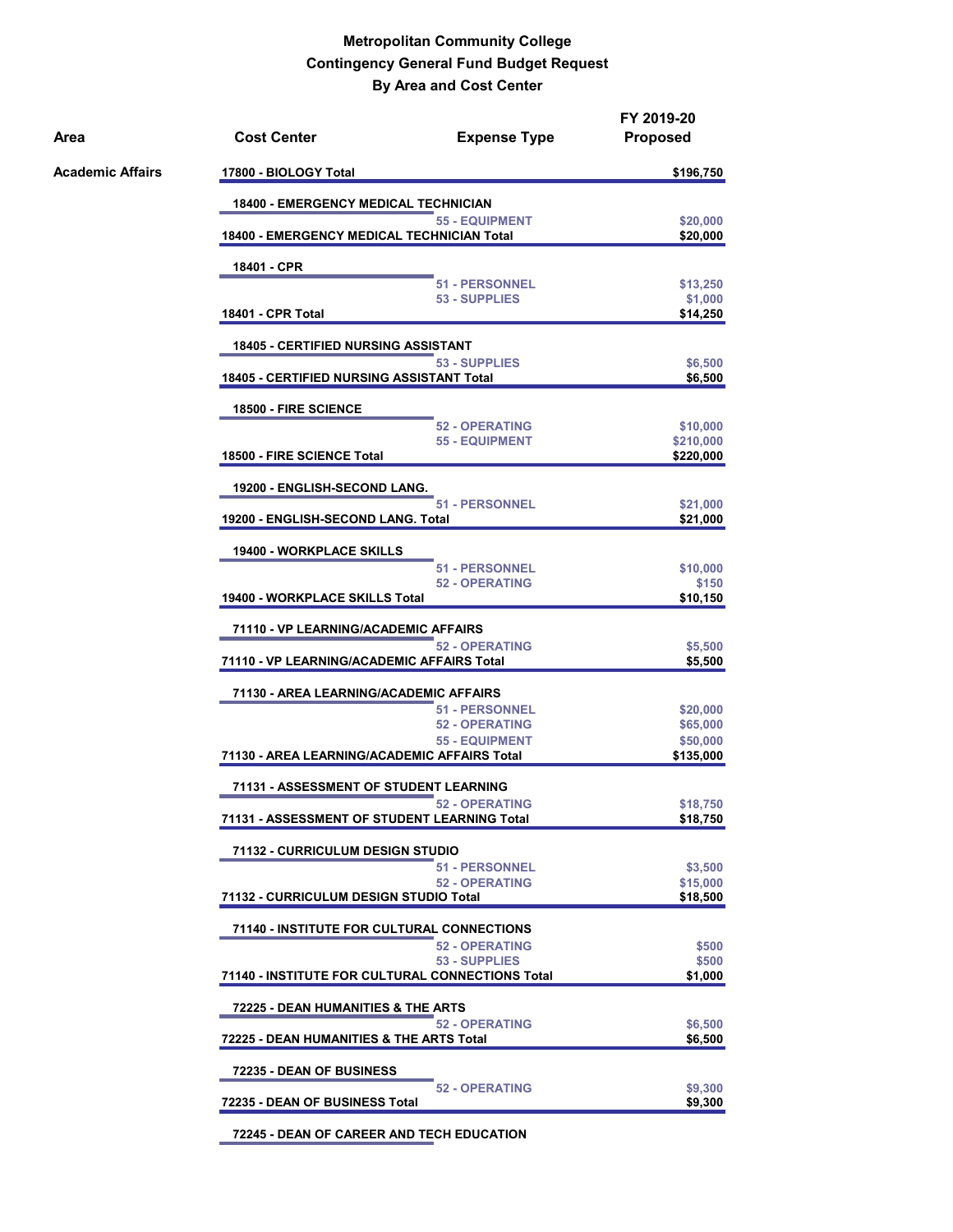| Area                          | <b>Cost Center</b>                              | <b>Expense Type</b>   | FY 2019-20<br><b>Proposed</b> |
|-------------------------------|-------------------------------------------------|-----------------------|-------------------------------|
| <b>Academic Affairs</b>       | 72245 - DEAN OF CAREER AND TE 51 - PERSONNEL    |                       | \$10,000                      |
|                               |                                                 | <b>52 - OPERATING</b> | \$6,800                       |
|                               | 72245 - DEAN OF CAREER AND TECH EDUCATION Total | 53 - SUPPLIES         | \$500<br>\$17,300             |
|                               | 72250 - DEAN OF HEALTH CAREERS                  |                       |                               |
|                               | 72250 - DEAN OF HEALTH CAREERS Total            | <b>52 - OPERATING</b> | \$400<br>\$400                |
|                               | 75700 - AVP, ACADEMIC SUCCESS                   |                       |                               |
|                               |                                                 | <b>51 - PERSONNEL</b> | \$11,700                      |
|                               | 75700 - AVP, ACADEMIC SUCCESS Total             | 53 - SUPPLIES         | \$1,500<br>\$13,200           |
|                               | 84100 - LEARNING CENTER                         |                       |                               |
|                               | 84100 - LEARNING CENTER Total                   | 53 - SUPPLIES         | \$2,000<br>\$2,000            |
|                               |                                                 |                       |                               |
|                               | 84120 - WRITING CENTER                          | <b>52 - OPERATING</b> | \$4,500                       |
|                               | 84120 - WRITING CENTER Total                    |                       | \$4,500                       |
|                               | 92212 - PERS DEV - FACULTY                      |                       |                               |
|                               | 92212 - PERS DEV - FACULTY Total                | <b>52 - OPERATING</b> | \$7,000<br>\$7,000            |
| <b>Academic Affairs Total</b> |                                                 |                       | \$1,654,860                   |
| <b>Business Operations</b>    |                                                 |                       |                               |
|                               | 61110 - COLLEGE BUSINESS OFFICER                | <b>52 - OPERATING</b> | \$100,000                     |
|                               | 61110 - COLLEGE BUSINESS OFFICER Total          |                       | \$100,000                     |
|                               | <b>61150 - FOUNDATION&amp;GRANTS ACCOUNTING</b> |                       |                               |
|                               | 61150 - FOUNDATION&GRANTS ACCOUNTING Total      | <b>52 - OPERATING</b> | \$500<br>\$500                |
|                               | <b>61160 - FOUNDATION ACCOUNTING</b>            |                       |                               |
|                               |                                                 | <b>52 - OPERATING</b> | \$1,000                       |
|                               | 61160 - FOUNDATION ACCOUNTING Total             | 54 - TRAVEL           | \$2,100<br>\$3,100            |
|                               | 62210 - PURCH/ACCOUNTS PAYABLE                  |                       |                               |
|                               | 62210 - PURCH/ACCOUNTS PAYABLE Total            | <b>52 - OPERATING</b> | \$2,000<br>\$2,000            |
|                               | 62310 - PUBLIC SAFETY                           |                       |                               |
|                               |                                                 | <b>52 - OPERATING</b> | \$10,000                      |
|                               | 62310 - PUBLIC SAFETY Total                     | 55 - EQUIPMENT        | \$43,961<br>\$53,961          |
|                               | 84202 - MILITARY/VETERANS SERVICES              |                       |                               |
|                               | 84202 - MILITARY/VETERANS SERVICES Total        | 54 - TRAVEL           | \$1,000<br>\$1,000            |
|                               | 85300 - FINANCIAL AID                           |                       |                               |
|                               |                                                 | <b>52 - OPERATING</b> | \$600                         |
|                               | 85300 - FINANCIAL AID Total                     | 54 - TRAVEL           | \$1,000<br>\$1,600            |
|                               |                                                 |                       |                               |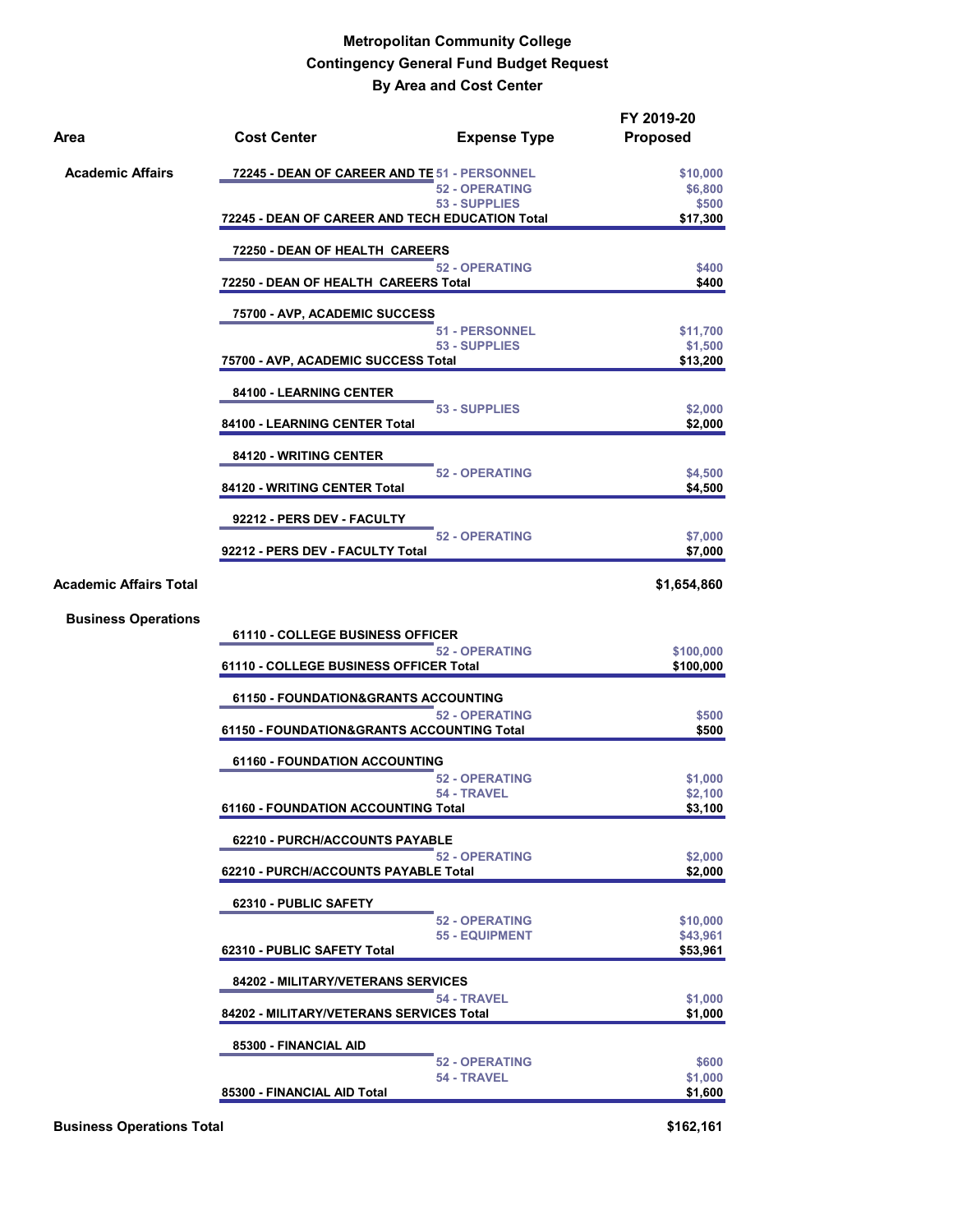|                   | <b>Cost Center</b>                                    | <b>Expense Type</b>                              | FY 2019-20<br><b>Proposed</b> |
|-------------------|-------------------------------------------------------|--------------------------------------------------|-------------------------------|
| <b>Facilities</b> |                                                       |                                                  |                               |
|                   | <b>62243 - SUSTAINABILITY OPERATIONS</b>              |                                                  |                               |
|                   |                                                       | <b>51 - PERSONNEL</b>                            | \$20,000                      |
|                   |                                                       | <b>52 - OPERATING</b><br>53 - SUPPLIES           | \$50,100                      |
|                   |                                                       | 54 - TRAVEL                                      | \$42,500                      |
|                   |                                                       | <b>55 - EQUIPMENT</b>                            | \$1,100<br>\$21,000           |
|                   | 62243 - SUSTAINABILITY OPERATIONS Total               |                                                  | \$134,700                     |
|                   | <b>63410 - FACILITIES MANAGEMENT</b>                  |                                                  |                               |
|                   |                                                       | <b>51 - PERSONNEL</b>                            | \$8,100                       |
|                   | 63410 - FACILITIES MANAGEMENT Total                   |                                                  | \$8,100                       |
|                   | <b>63420 - FACILITIES PLANNING &amp; CONSTRUCTION</b> |                                                  |                               |
|                   |                                                       | <b>51 - PERSONNEL</b>                            | \$15,600                      |
|                   |                                                       | <b>52 - OPERATING</b>                            | \$191,700                     |
|                   |                                                       | 53 - SUPPLIES                                    | \$1,000                       |
|                   |                                                       | 54 - TRAVEL                                      | \$2,300                       |
|                   |                                                       | <b>55 - EQUIPMENT</b>                            | \$12,000                      |
|                   |                                                       | 63420 - FACILITIES PLANNING & CONSTRUCTION Total | \$222,600                     |
|                   |                                                       |                                                  |                               |
|                   | 63510 - UTILITIES                                     | <b>52 - OPERATING</b>                            | \$299,000                     |
|                   | 63510 - UTILITIES Total                               |                                                  | \$299,000                     |
|                   | <b>63610 - VEHICLE MAINTENANCE</b>                    |                                                  |                               |
|                   |                                                       | <b>52 - OPERATING</b>                            | \$1,000                       |
|                   | 63610 - VEHICLE MAINTENANCE Total                     |                                                  | \$1,000                       |
|                   | 63612 - BLDG MAINTENANCE                              |                                                  |                               |
|                   |                                                       | 51 - PERSONNEL                                   | \$36,000                      |
|                   |                                                       | <b>52 - OPERATING</b>                            | \$393,800                     |
|                   |                                                       | 53 - SUPPLIES                                    | \$67,000                      |
|                   | 63612 - BLDG MAINTENANCE Total                        |                                                  | \$496,800                     |
|                   |                                                       |                                                  |                               |
|                   | <b>63613 - CUSTODIAL SERVICES</b>                     | <b>51 - PERSONNEL</b>                            |                               |
|                   |                                                       | <b>52 - OPERATING</b>                            | \$72,000<br>\$144,800         |
|                   |                                                       | 53 - SUPPLIES                                    | \$10,000                      |
|                   |                                                       | <b>55 - EQUIPMENT</b>                            | \$19,450                      |
|                   | 63613 - CUSTODIAL SERVICES Total                      |                                                  | \$246,250                     |
|                   |                                                       |                                                  |                               |
|                   | <b>63615 - GROUNDS DEPARTMENT</b>                     | <b>51 - PERSONNEL</b>                            | \$66,000                      |
|                   |                                                       | <b>52 - OPERATING</b>                            | \$507,980                     |
|                   |                                                       | 53 - SUPPLIES                                    | \$87,000                      |
|                   | 63615 - GROUNDS DEPARTMENT Total                      |                                                  | \$660,980                     |
|                   |                                                       |                                                  |                               |
|                   |                                                       |                                                  |                               |
|                   | 63800 - ENVIR HEALTH/SAFETY                           |                                                  |                               |
|                   |                                                       | <b>52 - OPERATING</b>                            | \$27,530                      |
|                   |                                                       | 53 - SUPPLIES                                    | \$30,900                      |
|                   | 63800 - ENVIR HEALTH/SAFETY Total                     | 54 - TRAVEL                                      | \$5,166<br>\$63,596           |
|                   | 72243 - SUSTAINABILITY ACADEMIC SUPPORT               |                                                  |                               |
|                   |                                                       | <b>52 - OPERATING</b>                            | \$19,775                      |
|                   |                                                       | 53 - SUPPLIES                                    | \$700                         |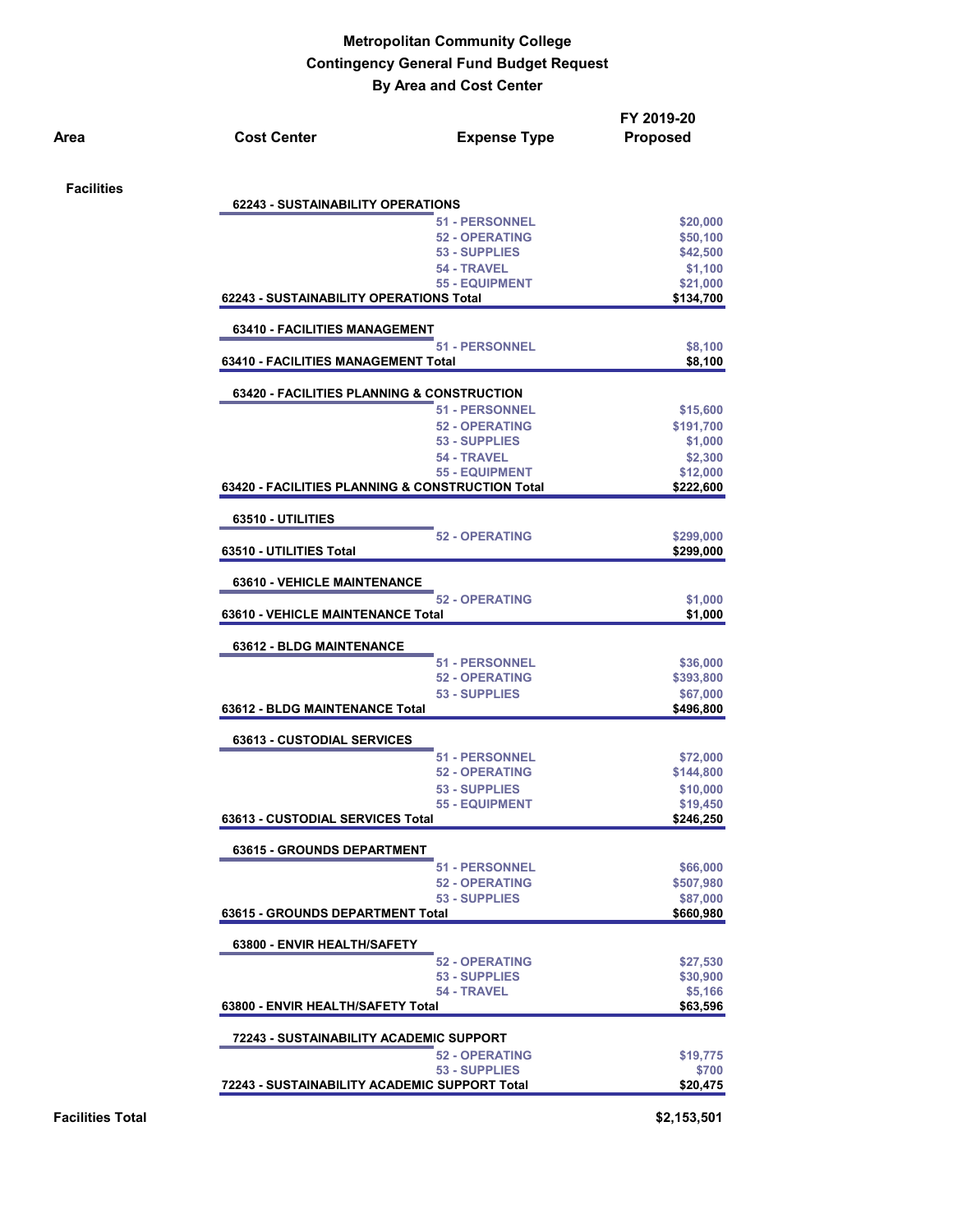| Area                    | <b>Cost Center</b>                               | <b>Expense Type</b>                     | FY 2019-20<br><b>Proposed</b> |
|-------------------------|--------------------------------------------------|-----------------------------------------|-------------------------------|
| <b>President's Area</b> | 52100 - PRESIDENT'S OFFICE                       |                                         |                               |
|                         | 52100 - PRESIDENT'S OFFICE Total                 | <b>52 - OPERATING</b>                   | \$950<br>\$950                |
|                         | 52105 - SPECIAL COLLEGE PROJECTS                 |                                         |                               |
|                         | 52105 - SPECIAL COLLEGE PROJECTS Total           | <b>52 - OPERATING</b>                   | \$500,000<br>\$500,000        |
|                         | 52120 - EQUITY AND DIVERSITY                     |                                         |                               |
|                         | 52120 - EQUITY AND DIVERSITY Total               | 51 - PERSONNEL                          | \$30,500<br>\$30,500          |
|                         | 52150 - HUMAN RESOURCES                          |                                         |                               |
|                         |                                                  | 51 - PERSONNEL<br><b>52 - OPERATING</b> | \$30,000<br>\$50,000          |
|                         |                                                  | 54 - TRAVEL                             | \$0                           |
|                         | 52150 - HUMAN RESOURCES Total                    |                                         | \$80,000                      |
|                         | 52200 - MARKETING, BRAND & COMMUNICATION         | <b>52 - OPERATING</b>                   | \$161,000                     |
|                         | 52200 - MARKETING, BRAND & COMMUNICATION Total   |                                         | \$161,000                     |
|                         | 52208 - SPECIAL EVENTS                           |                                         |                               |
|                         |                                                  | <b>52 - OPERATING</b><br>54 - TRAVEL    | \$1,500                       |
|                         | 52208 - SPECIAL EVENTS Total                     |                                         | \$5,000<br>\$6,500            |
|                         | 52301 - FOUNDATION                               |                                         |                               |
|                         |                                                  | <b>51 - PERSONNEL</b>                   | \$6,500                       |
|                         |                                                  | 52 - OPERATING<br>53 - SUPPLIES         | \$31,150<br>\$1,500           |
|                         | 52301 - FOUNDATION Total                         | 54 - TRAVEL                             | \$2,000<br>\$41,150           |
|                         |                                                  |                                         |                               |
|                         | 52304 - EMPLOYEE INVOLVEMENT                     | <b>52 - OPERATING</b>                   | \$10,000                      |
|                         | 52304 - EMPLOYEE INVOLVEMENT Total               |                                         | \$10,000                      |
|                         | 82009 - GRADUATION                               |                                         |                               |
|                         | 82009 - GRADUATION Total                         | 53 - SUPPLIES                           | \$2,000<br>\$2,000            |
|                         |                                                  |                                         |                               |
|                         | 82102 - SINGLE PARENT/HOMEMAKERS                 | <b>52 - OPERATING</b>                   | \$5,000                       |
|                         |                                                  | 53 - SUPPLIES                           | \$2,300                       |
|                         | 82102 - SINGLE PARENT/HOMEMAKERS Total           |                                         | \$7,300                       |
|                         | 85010 - DISABILITY SUPPORT SERVICES              |                                         |                               |
|                         | 85010 - DISABILITY SUPPORT SERVICES Total        | 54 - TRAVEL                             | \$6,300<br>\$6,300            |
|                         | 85350 - SCHOLARSHIP & FINANCIAL ASSISTANCE       |                                         |                               |
|                         | 85350 - SCHOLARSHIP & FINANCIAL ASSISTANCE Total | <b>51 - PERSONNEL</b>                   | \$10,000<br>\$10,000          |
|                         | <b>85500 - EDUCATION ADVOCACY COUNSELING</b>     |                                         |                               |
|                         | 85500 - EDUCATION ADVOCACY COUNSELING Total      | <b>52 - OPERATING</b>                   | \$500<br>\$500                |
|                         | 91210 - INTERNATIONAL ED                         |                                         |                               |
|                         |                                                  | 54 - TRAVEL                             | \$2,000                       |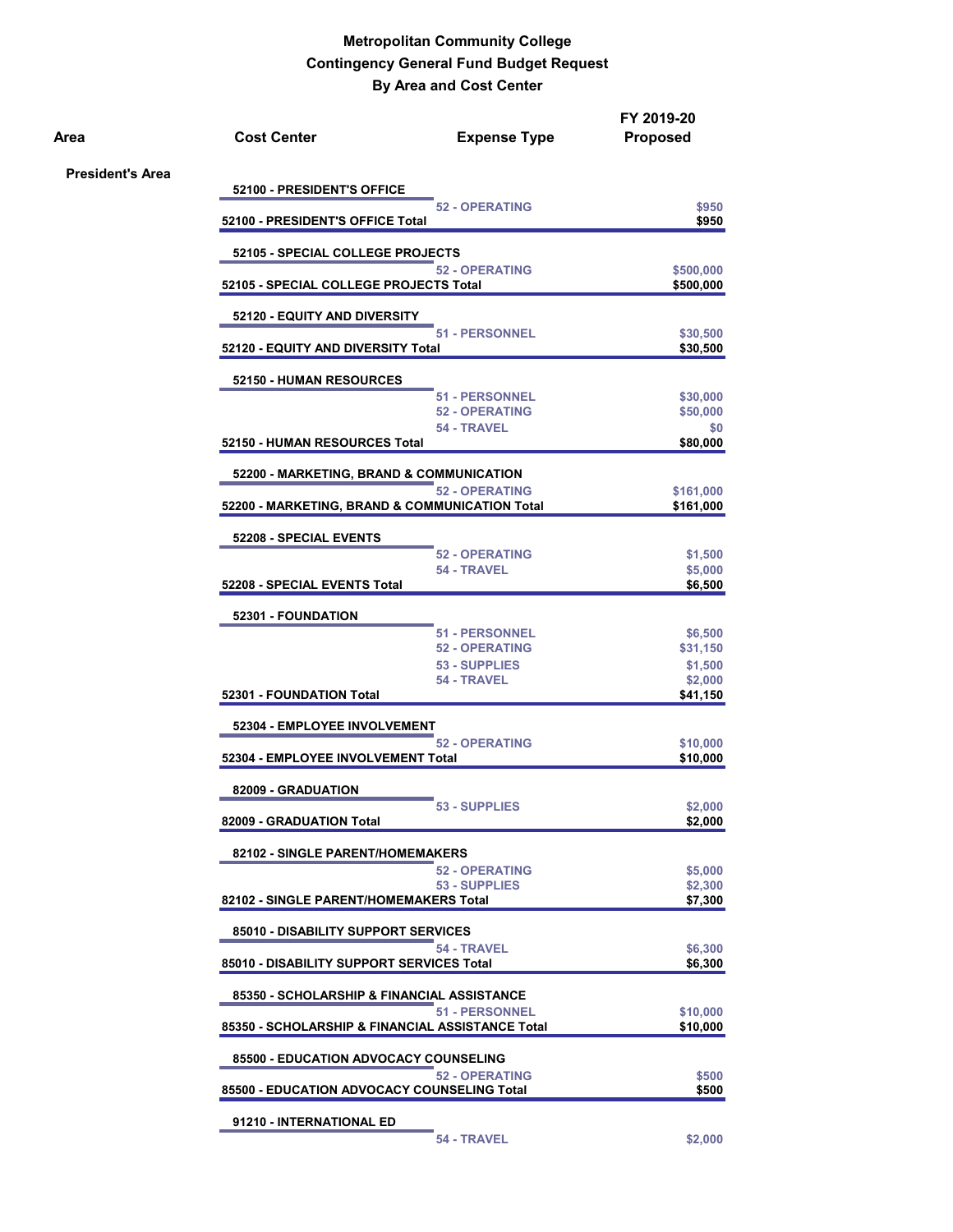| Area                                    | <b>Cost Center</b>                                       | <b>Expense Type</b>                            | FY 2019-20<br><b>Proposed</b>     |
|-----------------------------------------|----------------------------------------------------------|------------------------------------------------|-----------------------------------|
| <b>President's Area</b>                 | 91210 - INTERNATIONAL ED Total                           |                                                | \$2,000                           |
|                                         | 92213 - RESEARCH                                         |                                                |                                   |
|                                         | 92213 - RESEARCH Total                                   | <b>52 - OPERATING</b>                          | \$50,000<br>\$50,000              |
|                                         | 92214 - GRANTS DEV/MGMT                                  |                                                |                                   |
|                                         | 92214 - GRANTS DEV/MGMT Total                            | 51 - PERSONNEL                                 | \$25,600<br>\$25,600              |
| <b>President's Area Total</b>           |                                                          |                                                | \$933,800                         |
| <b>Strategic Initiatives Area</b>       |                                                          |                                                |                                   |
|                                         | 82103 - VETERANS CENTER                                  | <b>51 - PERSONNEL</b>                          | \$20,000                          |
|                                         | 82103 - VETERANS CENTER Total                            |                                                | \$20,000                          |
|                                         | 86200 - OUTREACH                                         |                                                |                                   |
|                                         | 86200 - OUTREACH Total                                   | <b>51 - PERSONNEL</b><br><b>52 - OPERATING</b> | \$4,400<br>\$3,000<br>\$7,400     |
|                                         | 86201 - CENTRAL RECORDS                                  |                                                |                                   |
|                                         |                                                          | <b>51 - PERSONNEL</b><br><b>52 - OPERATING</b> | \$21,300<br>\$30,000              |
|                                         | 86201 - CENTRAL RECORDS Total                            |                                                | \$51,300                          |
|                                         | 86202 - CENTRAL REGISTRATION                             | <b>52 - OPERATING</b>                          | \$66,213                          |
|                                         | 86202 - CENTRAL REGISTRATION Total                       |                                                | \$66,213                          |
|                                         | 91110 - VP FOR STRATEGIC INITIATIVES                     |                                                |                                   |
|                                         | 91110 - VP FOR STRATEGIC INITIATIVES Total               | <b>52 - OPERATING</b>                          | \$80,000<br>\$80,000              |
|                                         | 93320 - INSTR DESIGN SERVICES                            |                                                |                                   |
|                                         | 93320 - INSTR DESIGN SERVICES Total                      | 54 - TRAVEL                                    | \$500<br>\$500                    |
|                                         | 93322 - IDS SUPPORT/DESIGN SRVCS                         |                                                |                                   |
|                                         | 93322 - IDS SUPPORT/DESIGN SRVCS Total                   | <b>52 - OPERATING</b>                          | \$50,000<br>\$50,000              |
| <b>Strategic Initiatives Area Total</b> |                                                          |                                                | \$275,413                         |
| <b>Student Services</b>                 |                                                          |                                                |                                   |
|                                         | 76201 - CAREER SERVICES<br>76201 - CAREER SERVICES Total | <b>52 - OPERATING</b>                          | \$24,000<br>\$24,000              |
|                                         | 82000 - VP CAMPUS/STUDENT AFFAIRS                        |                                                |                                   |
|                                         |                                                          | <b>52 - OPERATING</b><br>54 - TRAVEL           | \$53,000<br>\$10,000              |
|                                         | 82000 - VP CAMPUS/STUDENT AFFAIRS Total                  |                                                | \$63,000                          |
|                                         | 82100 - CAMPUS/CENTER STUDENT SERVICES                   |                                                |                                   |
|                                         | 82100 - CAMPUS/CENTER STUDENT SERVICES Total             | <b>51 - PERSONNEL</b><br><b>52 - OPERATING</b> | \$90,152<br>\$10,100<br>\$100,252 |
|                                         | 82150 - CAREER AND ACADEMIC SERVICES                     |                                                |                                   |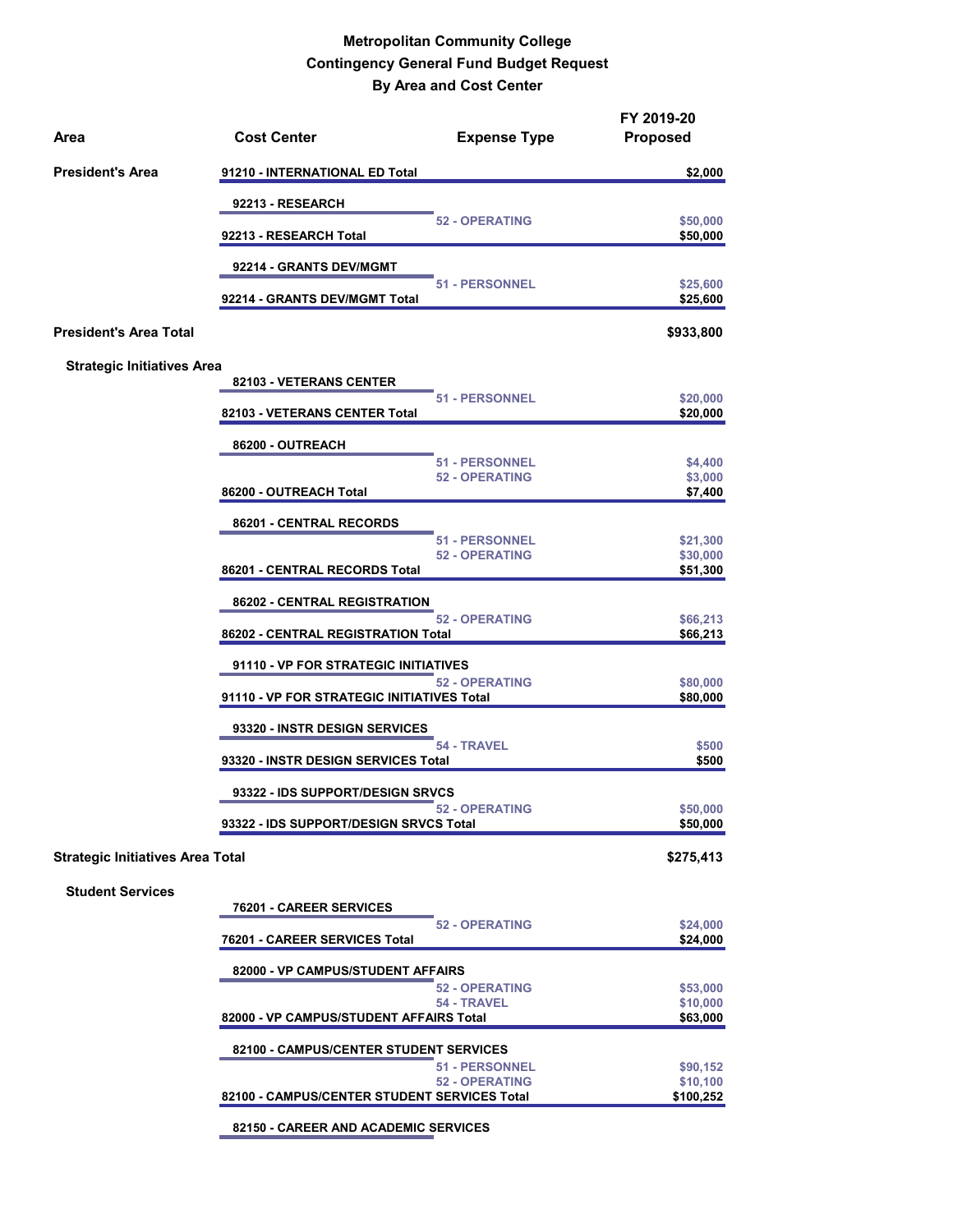| Area                          | <b>Cost Center</b>                                                                         | <b>Expense Type</b>          | FY 2019-20<br><b>Proposed</b> |
|-------------------------------|--------------------------------------------------------------------------------------------|------------------------------|-------------------------------|
| <b>Student Services</b>       | 82150 - CAREER AND ACADEMIC \$52 - OPERATING<br>82150 - CAREER AND ACADEMIC SERVICES Total |                              | \$500<br>\$500                |
|                               |                                                                                            |                              |                               |
|                               | 82200 - TESTING CENTER                                                                     | <b>51 - PERSONNEL</b>        | \$31,500                      |
|                               |                                                                                            | <b>52 - OPERATING</b>        | \$250                         |
|                               | 82200 - TESTING CENTER Total                                                               |                              | \$31,750                      |
|                               | 82300 - ADVISING                                                                           |                              |                               |
|                               |                                                                                            | <b>52 - OPERATING</b>        | \$26,800                      |
|                               |                                                                                            | 54 - TRAVEL                  | \$100                         |
|                               | 82300 - ADVISING Total                                                                     | <b>55 - EQUIPMENT</b>        | \$2,400<br>\$29,300           |
|                               | 84300 - CAMPUS/CENTER ADMINISTRATION                                                       |                              |                               |
|                               |                                                                                            | <b>51 - PERSONNEL</b>        | \$700                         |
|                               |                                                                                            | <b>52 - OPERATING</b>        | \$10,000                      |
|                               |                                                                                            | 54 - TRAVEL                  | \$3,250                       |
|                               | 84300 - CAMPUS/CENTER ADMINISTRATION Total                                                 |                              | \$13,950                      |
|                               | 85100 - INTERPRETER SERVICES                                                               |                              |                               |
|                               | 85100 - INTERPRETER SERVICES Total                                                         | <b>52 - OPERATING</b>        | \$275,150<br>\$275,150        |
|                               |                                                                                            |                              |                               |
|                               | 93340 - CENTR ACQ PROC                                                                     |                              |                               |
|                               | 93340 - CENTR ACQ PROC Total                                                               | <b>52 - OPERATING</b>        | \$500<br>\$500                |
|                               |                                                                                            |                              |                               |
|                               | 93360 - LIBRARIES                                                                          | <b>52 - OPERATING</b>        | \$800                         |
|                               |                                                                                            | <b>55 - EQUIPMENT</b>        | \$3,600                       |
|                               | 93360 - LIBRARIES Total                                                                    |                              | \$4,400                       |
| <b>Student Services Total</b> |                                                                                            |                              | \$542,802                     |
|                               |                                                                                            |                              |                               |
| <b>Technology Services</b>    | <b>13405 - VISUAL ARTS LAB SUPPORT</b>                                                     |                              |                               |
|                               |                                                                                            | <b>52 - OPERATING</b>        | \$3,000                       |
|                               |                                                                                            | 53 - SUPPLIES                | \$15,000                      |
|                               | 13405 - VISUAL ARTS LAB SUPPORT Total                                                      |                              | \$18,000                      |
|                               | 56200 - IT NETWORK SERVICES                                                                |                              |                               |
|                               |                                                                                            | <b>51 - PERSONNEL</b>        | \$26,000                      |
|                               |                                                                                            | <b>52 - OPERATING</b>        | \$1,754,100                   |
|                               |                                                                                            | 53 - SUPPLIES<br>54 - TRAVEL | \$5,000<br>\$15,000           |
|                               | 56200 - IT NETWORK SERVICES Total                                                          |                              | \$1,800,100                   |
|                               | 56202 - STUDENT EMAIL                                                                      |                              |                               |
|                               |                                                                                            | <b>52 - OPERATING</b>        | \$125,000                     |
|                               | 56202 - STUDENT EMAIL Total                                                                |                              | \$125,000                     |
|                               | <b>56300 - HELP DESK</b>                                                                   |                              |                               |
|                               |                                                                                            | <b>51 - PERSONNEL</b>        | \$25,000                      |
|                               |                                                                                            | <b>52 - OPERATING</b>        | \$33,000                      |
|                               | 56300 - HELP DESK Total                                                                    |                              | \$58,000                      |
|                               | 56301 - WEB DEVELOPMENT                                                                    |                              |                               |
|                               | 56301 - WEB DEVELOPMENT Total                                                              | <b>52 - OPERATING</b>        | \$7,500<br>\$7,500            |
|                               |                                                                                            |                              |                               |